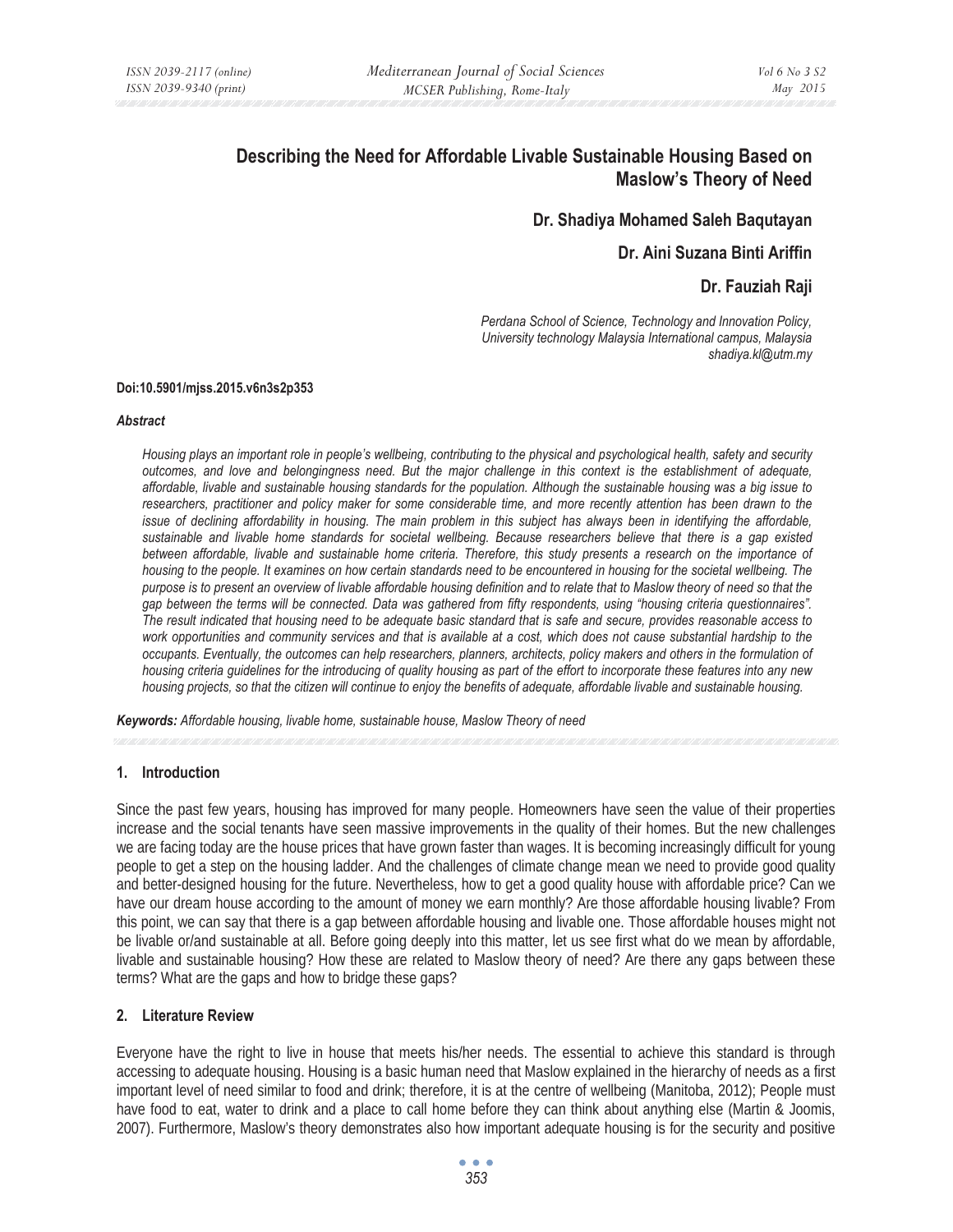development, and this is the second level of need; people must possess the security of a home and family in order to achieve the higher stage of need "self-actualization" (Martin & Joomis, 2007). But the important questions are how many of us own a house? How much these houses are affordable? What does affordable at first place means? And how significant that affordable housing is livable?

According to Bhatta (2009) "affordable housing is housing deemed affordable to those with a median household income". Milligan et al. (2007) identified it as "housing that is appropriate for the needs of a range of low to moderate income households and priced so that low and moderate incomes are able to meet their other essential basic living costs". More recent definitions are broader, and introduced by Maribyrnong City Council (2008), as "The well - located energy efficient housing, appropriate to the needs of a given household, (including access to transport, goods and services and employment) where the cost (whether mortgage repayment or rent) is no more than 30% of that household's income. Housing costs exceeding this per cent creates 'housing stress', particularly for people in the lower 40% of the income distribution scale".

Furthermore, the Canada Mortgage & Housing Corporation (2008), identify 'affordable housing' as shelter which costs no more than 30% of one's total income. Affordable housing is broadly defined as housing that can be provided at a reasonable cost when compared to income, typically that which can be provided at no more than 30% per cent of gross household income for households with very low to moderate incomes. Based on these definitions, the low-and-middle income group does not have the alternatives to choose for a quality house, and they do not have many options to rent or buy an affordable house in the location that they like due to financial constraints.

The ratio of house prices to income is a key indicator of the relative affordability of the owner occupation. It is stated by HIA Economics Group (2010), that a house price to income ratio is the ratio of average or median house prices to average or median gross or disposable income in a given geographical area. The ratio is used as one measure of trends in housing affordability over time. Bogdon and Can (1997) criticized the affordability literature that is only focusing on house prices rather than the condition, location and neighborhood characteristics of the housing. However, even today the majority of tools used to assess affordability have little or no regard for housing quality, location and neighborhood characteristics, i.e. what households get in return for what they spend on housing. But the question out of this discussion is how much these houses that deems affordable to be livable? What are the criteria of hose livable home? What does livable at first place means?

Detailing the theory of Maslow "hierarchy of need" on this study, affordability as stated earlier is the first level of need and livability is considered the second level, as it is focusing more on safety and security. Furthermore, if there is no affordable housing; where will livability come? Livability reflects the wellbeing of a community and comprises many characteristics that make a location a place where people want to live now and in the future" (Victorian Competition and Efficiency Commission, 2008). However, livability has been defined as "a statement of desires related to the contentment with life in a particular location..." (Chazal, 2010), and also described as "a behavior-related function of the interaction between environmental characteristics and personal characteristics" (Pacione, 1990).

Indeed, Lowe, et al, (2013), conceive a livable house as a place to be one that is safe, attractive, socially cohesive and inclusive, and environmentally sustainable; with affordable and diverse housing linked to employment, education, public open space, local shops, health and community services, and leisure and cultural opportunities; via convenient public transport, walking and cycling infrastructure. However, there is an argument that an area is not truly livable unless it can be sustained over the long term (Chazal, 2010). In recent years there has been much talk of the need for sustainable houses and communities. But what is sustainability in that sense? Why sustainability is important? What are the implications of debates around sustainability for community policy and practice?

Undeniably, while affordability is mostly defined in economic terms, livability is more on individual safety. Sustainable defined as: "development that meets the needs of the present generation without compromising the ability of future generations to meet their own needs" (World Commission on Environment and Development, 1987). In 1996, the International Council of Local Environmental Initiatives ICLEI (cited in Meyers 2006, p. 105) defined sustainable development as "Development that delivers basic environmental, social and economic services to all residences of a community without threatening the viability of natural, built and social systems". Sustainability is mainly defined as "people/neighbors continuing to want to live in the same community, both now and in the future" (Long and Hutchins, 2003). In respect to the above definitions, sustainability is higher level of need, the needs that is associated with love and belonging. These needs are met through satisfactory relationships with neighbors and community surrounding the house. And it is achievable in situations where people continue to choose to live, work and carry on activities in the same common locality and community with fully occupied housing.

Based on the above definition, researchers try to develop a theoretical framework, by drawing strong relationships between the above three terms (affordable housing, livable home and sustainable house) and Maslow's theory of need,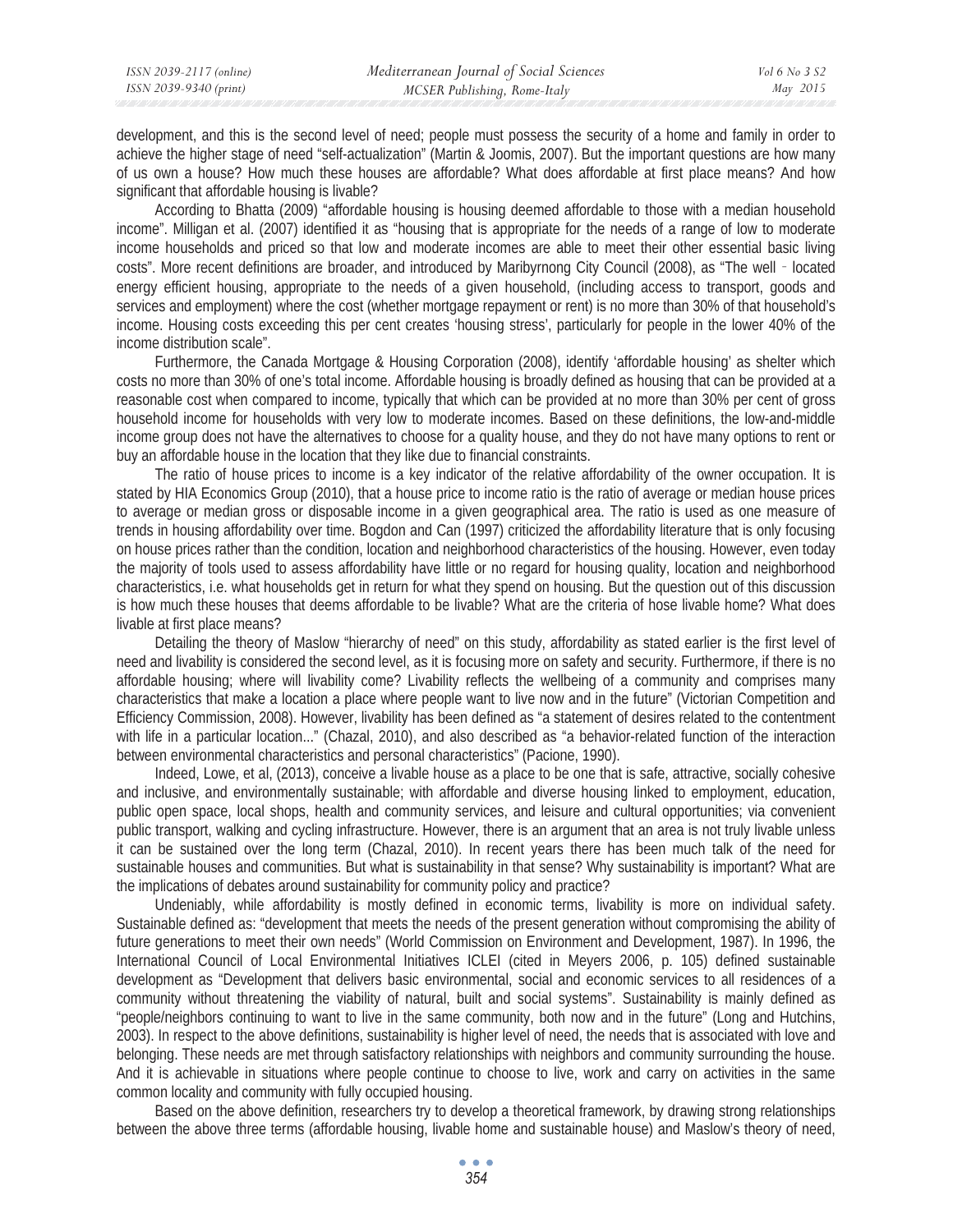## as indicated in the following diagram:



**Diagram 1:** The Need For Affordable Livable Sustainable Housing Based on Maslow Theory of Need

Thus, the aim of this paper is to bridge the gap between affordable housing, livable and sustainable home, taking into account the theory of Maslow. While affordability is mostly focusing on economic terms and livability on personal safety, sustainability extends to reflect social wellbeing and environmental attributes. With this in mind, researcher concludes that Maslow theory of need is highly relevant to this study and the three level of need are the objectives of this study.

# **3. Methodology**

Simple random sampling was used to conduct the survey that measures housing criteria and the level of need. The questionnaire was distributed to a large number of potential participants from different areas in Kuala Lumpur (biggest city in Malaysia – population 5 million).

## **4. Findings And Results**

The scale used on this study focuses on different housing criteria that are grouped under three categories: affordable, livable and sustainable housing. Frequency was conducted to calculate the level of need for housing; the percentage of respondents' answer to all questions was calculated. And lastly Multiple Regression was conducted to measure the relationship between the three variables. The results were highlighted as followed:

## *4.1 Affordable Housing*

To measure the affordable housing, researcher looked into the importance of housing price to income ration, and outcome was highlighted in figure 1:



**Figure 1:** The Importance Of Housing Price

The above graph indicated that large number of participants (86%) agreed that housing affordability is important to most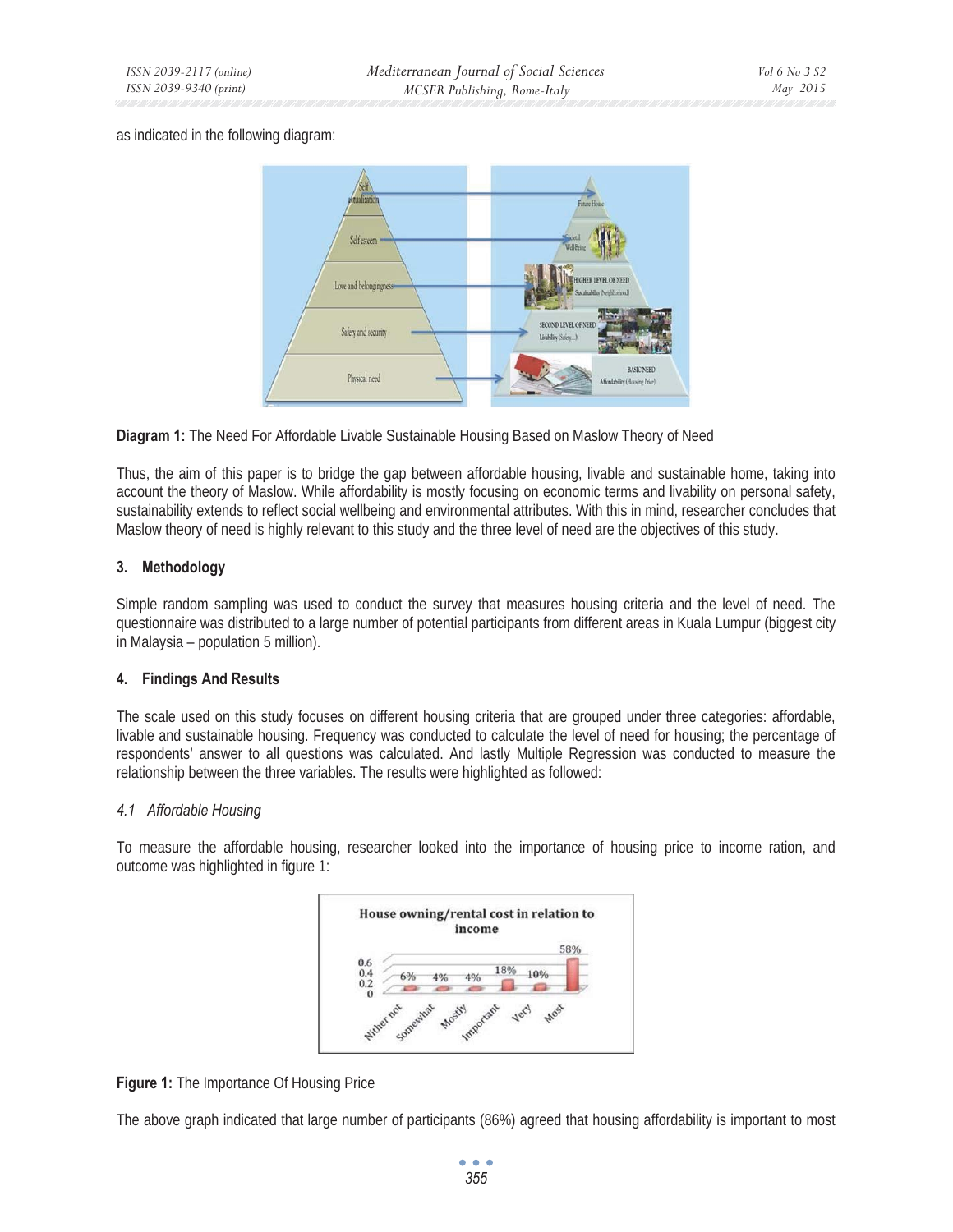important need for Malaysia population. And more than half of participants (58%) agreed that affordable housing is the most important need. This is because the majority are facing housing bubble and extreme increase in the price of the houses. Housing considered the single largest expenditure in most household budgets, it costs directly affect financial security. Today, more than half of Malaysia population face affordable housing issue as they pay more than 30% percent of their income for housing that may or may not fit their needs. Therefore, this issue needs an urgent solution, because if people have difficulty to own a house they will not feel safe and they will not be able to move into the next level of housing that is livability. And the housing gap will be in the road as it is going to be in the first level.

# *4.2 Livable Home*

Furthermore, measuring the livability of the house, researcher looked into the importance of the home safety and security, putting into accounts the availability of public transportation, school, shops, health services, and childcare. Overall outcome was highlighted in figure 2:



**Figure 2: Home Safety and Security** 

The above figure (2) indicated that large number of participants (78%) essential to home safety, and to them safety is the most important needs. As every family aspire to live in a decent house that he/she can afford, in a community with safe streets, good schools and attractive public spaces. Unfortunately, millions of low-and-middle-income families across the nation live in housing they cannot afford in place that is unsafe with neighbors who are unsightly.

# *4.3 Sustainability*

Additionally, sustainability was measured by looking into the importance of selecting the right neighborhood to stay with, and outcome was highlighted in figure 3:





The above figure indicated that almost all participants considered neighborhood as the core need for housing; 46% per cent of the population indicated neighborhood as very important need, 36% per cent as important and 18% per cent as somewhat important. This outcome show that the need to have a safe and secure place that is surrounded and protected by a healthy family and neighbor is the ultimate means of all people. Because it is stated in several studies that remaining within the same neighborhood may provide a measure of stability, allowing children to enjoy same friends and parents to continue to rely on familiar support networks. In conclusion, Housing is a basic human need that provides the safety and stability that enables individuals and families the opportunity to thrive. And the outcome of this research support this idea, as stated in Maslow theory of need; housing is very important need for all people, it contributes basically to the physical, psychological and emotional wellbeing of the person. Without housing people will not be having the place to stay, the safety they require and the love and belongingness they need.